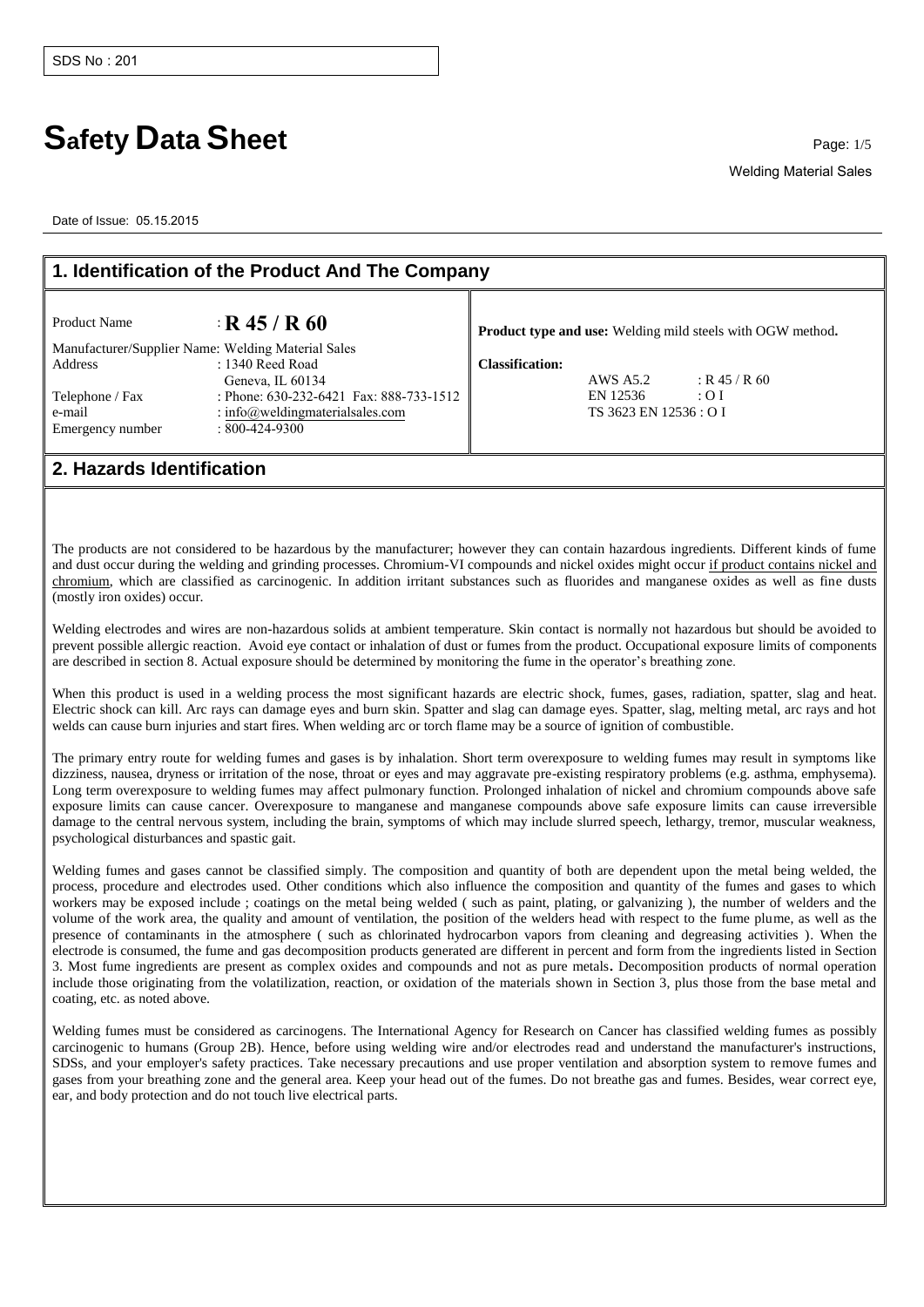# **Safety Data Sheet** Page: 2/5

Welding Material Sales

Date of Issue: 05.15.2015

| 3. Composition/Information On Ingredients |           |         |                                                                                            |                                                                                    |
|-------------------------------------------|-----------|---------|--------------------------------------------------------------------------------------------|------------------------------------------------------------------------------------|
| <b>INGREDIENT</b>                         | CAS NO    | %WEIGHT | <b>Classification according to</b><br>67/548/EEC, Dangerous<br><b>Substances Directive</b> | <b>Classification according to</b><br><b>Regulation (EC) No</b><br>1272/2008 [CLP] |
| <b>CARBON</b>                             | 7440-44-0 | < 0.20  |                                                                                            |                                                                                    |
| <b>IRON</b>                               | 7439-89-6 | Bal.    |                                                                                            |                                                                                    |
| <b>MANGANESE</b>                          | 7439-96-5 |         |                                                                                            |                                                                                    |
| <b>SILICON</b>                            | 7440-21-3 | $<$ 0.5 |                                                                                            |                                                                                    |
| ™∩PPFR                                    | 7440-50-8 |         |                                                                                            |                                                                                    |

\*Manganese Dioxide may occur during welding.

### **4. First Aid Measures**

**Inhalation:** If dust or fumes inhaled, provide fresh air and call physician. If breathing has stopped, perform artificial respiration and obtain medical assistance immediately.

**Eye contact**: For radiation burns due to arc flash, see physician. To remove dust, fumes or particulates flush with water for at least fifteen minutes. If irritation persists, obtain medical assistance.

**Skin contact:** The unused welding product does not irritate the skin but wear gloves to prevent possible allergic reactions. For skin burns from arc radiation, promptly flush with cold water. Get medical attention for burns or irritations that persist. To remove dust or particles wash with mild soap and water.

**Electric shock:** Disconnect and turn off the power. Use a nonconductive material to pull victim away from contact with live parts or wires. If not breathing, begin artificial respiration, preferably mouth-to-mouth. If no detectable pulse, begin Cardio Pulmonary Resuscitation (CPR). Immediately call a physician.

**General:** Move to fresh air and call for medical aid.

## **5. Fire-Fighting Measures**

Welding consumables applicable to this sheet as shipped are non reactive, non-flammable, non-explosive and essentially nonhazardous until welded. Welding arcs and sparks can ignite combustibles and flammable products. Unused welding consumables may remain hot for a period of time after completion of welding process. Wear self-contained breathing apparatus as fumes or vapours may be harmful. See American National Standard (ANSI) Z49.1 for further general safety information on the use and handling of welding consumables and associated procedures.

### **6. Accidental Release Measures**

Procedure for cleanup of spills or leaks**:** Not applicable.

Solid objects can be picked up and placed into a container. Do not allow to enter surface, sewers or ground water. Wear proper personal protective equipment while handling.

## **7. Handling and Storage**

#### **Handling:**

Handle with care to avoid stings and cuts. Hold the welding wire manually when loosening the wire. Wear gloves when handling welding consumables. Wash hands / shower before breaks and end of work. Avoid exposure to dust. Local exhaust ventilation of the working area. Some individuals can develop an allergic reaction to certain materials. Retain all warning and identity labels.

#### **Storage:**

Keep separate from chemical substances like acids and strong bases, which could cause chemical reactions.

Avoid humidity and temperature shocks. Store welding consumables inside a room without humidity. Do not store welding consumables directly on the ground or beside a wall. Storage temperature  $21^{\circ}C \pm 2^{\circ}C$ , Relative humidity max. % 60.

Because of any reason if protective nylon of the packing was torn or pierced and it won't be used, immediately the packing should repacked.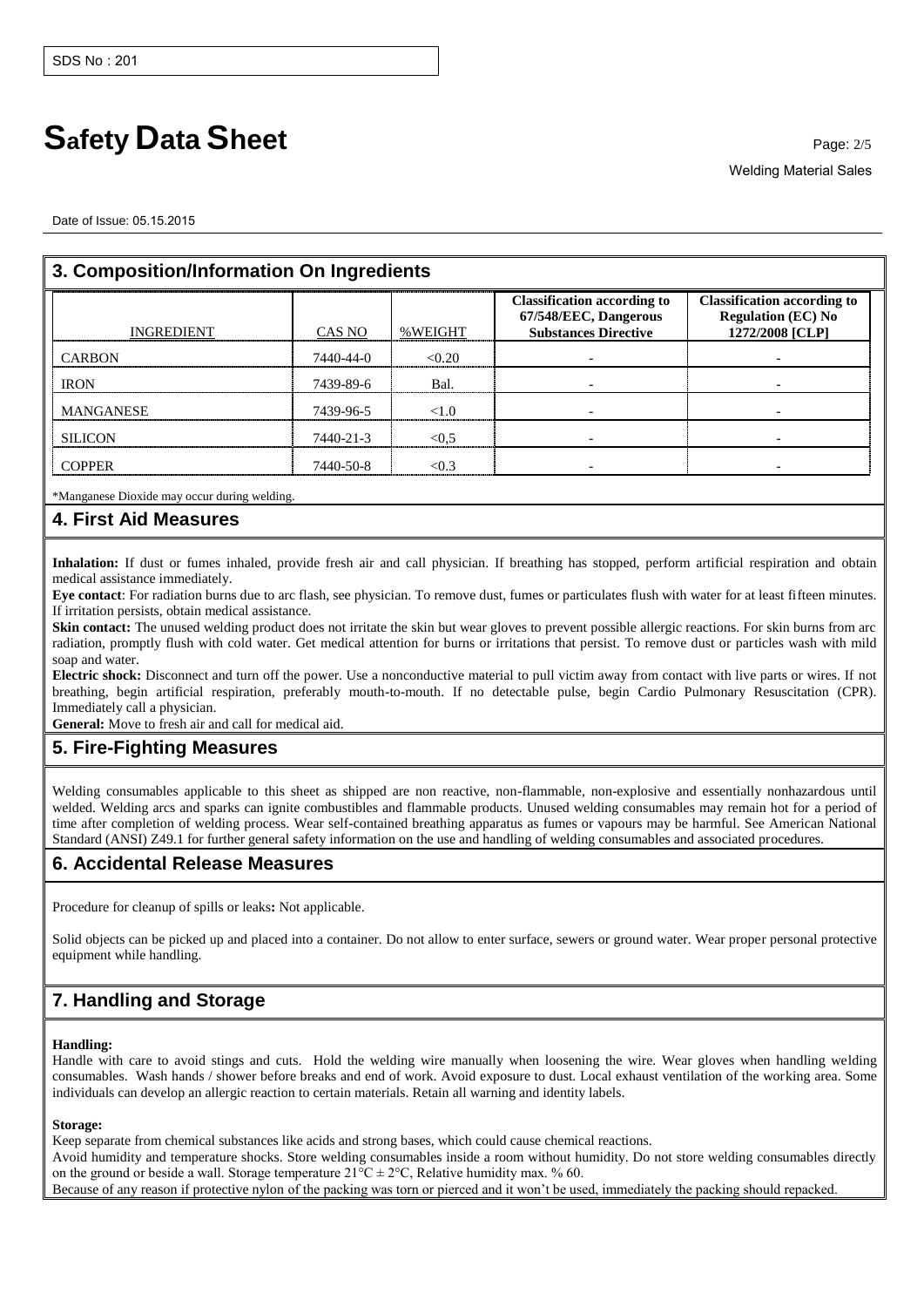# **Safety Data Sheet** Page: 3/5

Welding Material Sales

Date of Issue: 05.15.2015

| 8. Exposure Controls / Personal Protection |                                                |                                |                                    |                                                                                 |
|--------------------------------------------|------------------------------------------------|--------------------------------|------------------------------------|---------------------------------------------------------------------------------|
|                                            |                                                |                                | EXPOSURE LIMITS (mg/m3)            |                                                                                 |
| <b>INGREDIENT</b>                          | CAS NO                                         | <b>EINECS</b><br><b>NUMBER</b> | <b>OSHA PEL</b>                    | <b>ACGIH TLV</b>                                                                |
| <b>CARBON</b>                              | 7440-44-0<br>$(1333 - 86 - 4$ carbon<br>black) | 231-153-3                      | 3,5 (as carbon black)              | 3.5 (as carbon black)                                                           |
| $IRON+$ (as iron oxide)                    | 7439-89-6                                      | 231-096-4                      | 10                                 | $5*$                                                                            |
| MANGANESE # (compounds and<br>fume as Mn)  | 7439-96-5                                      | $231 - 105 - 1$                | $5$ ** (Fume)<br>$1.3$ STEL***     | $0.2*$<br>$0.1 \text{ mg/m}^3$ (IHL) (for elemental<br>and inorganic compounds) |
| $SILLCON+$                                 | 7440-21-3                                      | $231 - 130 - 8$                | 15 (total dust) $-5$ *             |                                                                                 |
| COPPER                                     | 7440-50-8                                      | 231-159-6                      | $0.2$ (fume)<br>1 (dust and mists) | $0.1$ (fume)<br>1 (dust and mists)                                              |

\*-Respirable Fraction-I\*-Inhalable Fraction- \*\*-Ceiling Limit \*\*\*- Short Term. Exposure Limit

# Reportable material under Section 313 of SARA ## - Reportable material under SARA 313 only in fibrous form.

+- As a nuisance particulate covered under '' Particulates Not Otherwise Regulated'' by OSHA or ''Particulates Not Otherwise Classified'' by ACGIH.

{A1} -Confirmed Human Carcinogen per ACGIH. {A4} - Not Classifiable as a Human Carcinogen per ACGIH. {A5} -Not Suspected as a Human Carcinogen per ACGIH

1999 ACGIH listed under Notice of Intended Changes. Limits of 10 mg/m<sup>3</sup> (inhalable fraction) and 3 mg/m<sup>3</sup> (respirable fraction) for elemental/metal and insoluble compounds and 0.5 mg/m<sup>3</sup> (respirable fraction) for soluble compounds are proposed and should be considered as trial limits. A3 - "Confirmed Animal Carcinogen''

1999 ACGIH listed under Notice of Intended Changes. A2 - "Suspected Human Carcinogen" Limits of 0.05 mg/m<sup>3</sup> (respirable fraction) are proposed and should be considered as trial limits.

The exposure limit for welding fume has been established at 5 mg/m<sup>3</sup> with OSHA's PEL and ACGIH's TLV. The Individual complex compounds within the fume may have lover exposure limits than the general welding fume PEL/TLV. An Industrial Hygienist, the OSHA permissible exposure Limits For Air Contaminants ( 29 CFR 1910-1000 ) and the ACGIH Threshold Limit Values should be consulted to determine the specific fume constituents present and their respective exposure limits.

| <b>VENTILATION:</b> Use enough ventilation, local exhaust at the arc, or both to keep the fumes and gases below<br>PEL/TLV's in the worker's breathing zone and the general area. Train the welder to keep his head out of the<br>fumes. Keep exposures as low as possible.<br><b>RESPIRATORY PROTECTION:</b> Use NIOSH approved or equivalent fume respirator or air supplied respirator<br>when welding in confined space or where local exhaust or ventilation does not keep exposure below the<br>recommended exposure limit. |                      |
|-----------------------------------------------------------------------------------------------------------------------------------------------------------------------------------------------------------------------------------------------------------------------------------------------------------------------------------------------------------------------------------------------------------------------------------------------------------------------------------------------------------------------------------|----------------------|
| <b>HAND PROTECTION:</b> Wear heat protecting gloves (Non-flammable). For hygiene wash hands before breaks<br>and end of work.                                                                                                                                                                                                                                                                                                                                                                                                     |                      |
| <b>EYE PROTECTION:</b> Wear helmet or use face shield with filter lens. As a rule of thumb begin with Shade<br>Number 14. Adjust if needed by selecting the next lighter and/or darker shade number. Provide protective screens<br>and flash goggles, if necessary, to shield others.                                                                                                                                                                                                                                             | Wear<br>velding mask |
| PROTECTIVE CLOTHING: Wear hand, head and body protection which help to prevent injury from radiation,<br>sparks and electrical shock. See Z49.1. At a minimum this includes welder's gloves and a protective face shield,<br>and may include arm protectors, aprons, hats, shoulder protection, as well as dark nonsynthetic clothing. Train the<br>welder not to touch live electrical parts and to insulate himself from work and ground.                                                                                       |                      |

**SPECIAL PRECAUTIONS (IMPORTANT):** Maintain exposure below the PEL/TLV. Use industrial hygiene monitoring to ensure that your use of this material does not create exposures which exceed PEL/TLV. Always use exhaust ventilation. For hygiene wash hands before breaks and end of work. Do not eat, drink or smoke in working areas.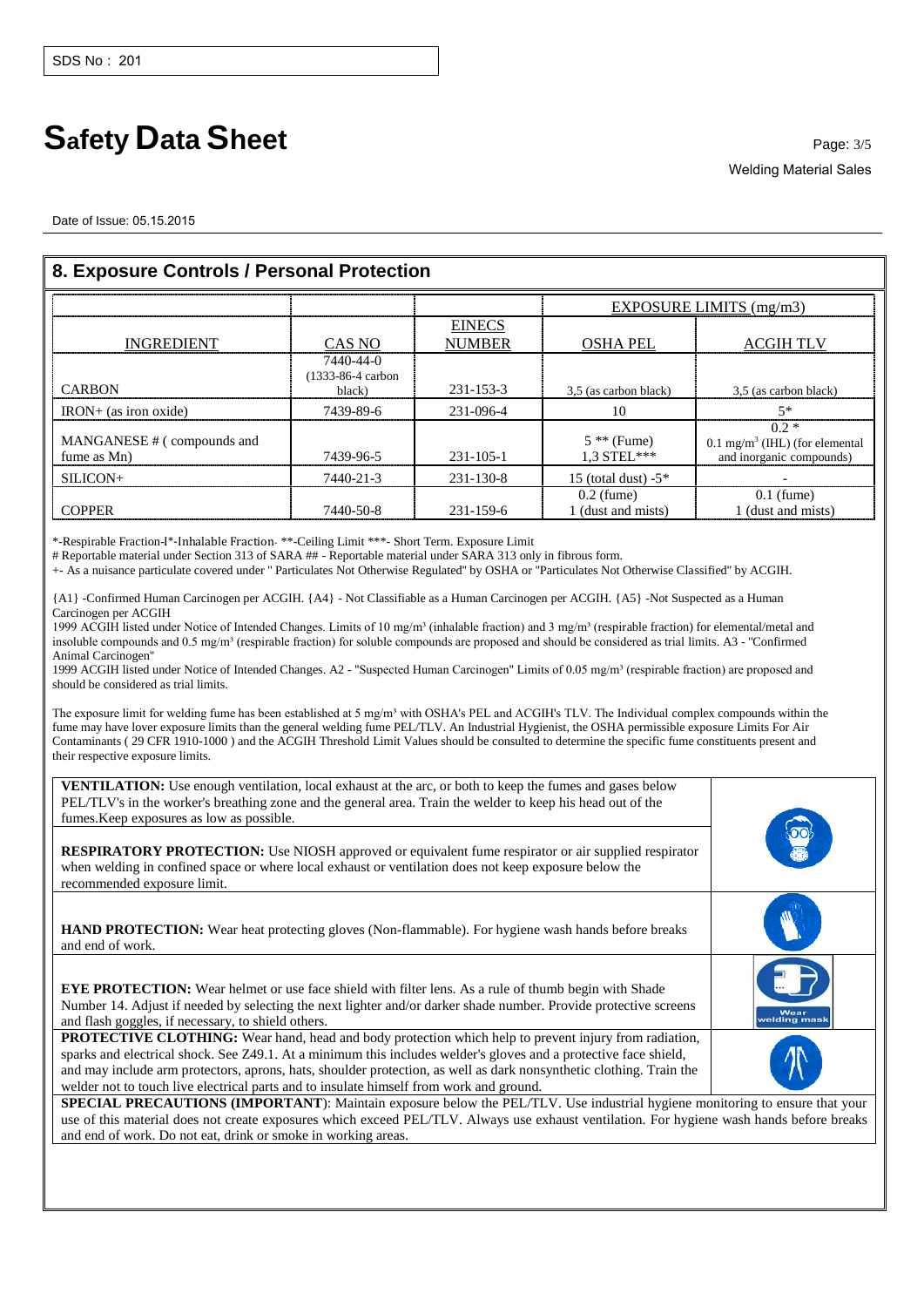# **Safety Data Sheet Page: 4/5**

Date of Issue: 05.15.2015

| 9. Physical and Chemical Properties |                                                |                        |                                        |  |
|-------------------------------------|------------------------------------------------|------------------------|----------------------------------------|--|
| Appearance                          | :Circle, steel wire or rod                     | Density                | : ~7,85 g/cm <sup>3</sup>              |  |
| Color                               | :Copper's color (because of covering)          | Melting point          | : $1500^{\circ}$ C / $>2300^{\circ}$ F |  |
| Odor                                | :Odorless                                      | <b>Boiling Point</b>   | :N/A                                   |  |
| Self-igniting                       | :Product is not self-igniting.                 | pΗ                     | :N/A                                   |  |
| Danger of explosion                 | :Product does not present an explosion hazard. | Solubility in Water    | :Insoluble                             |  |
| Vapor Density $(a$ ir = 1)          | :N/A                                           | Vapor Pressure(mm Hg.) | :N/A                                   |  |
| 40 Ctability and Depathity          |                                                |                        |                                        |  |

### **10. Stability and Reactivity**

**General**: These products are only intended for normal welding purposes. **Stability**: These products are stable under normal conditions. **Reactivity**: Contact with chemical substances like acids or strong bases could cause generation of gas.

When these products are used in a welding process, hazardous fume and gas decomposition products would include those from the volatilization, reaction or oxidation of the materials listed in Section 3 , plus those from the base metal and coating. All of these factors can contribute to the fume and gases generated during welding. The amount of fume varies with the welding parameters. The concentration of a given fume or gas component may decrease or increase by many times the original concentration in the electrode/wire. Also, new compounds not in the electrodes/wire may form. Hence, welding fumes and gases cannot be classified simply.

Reasonably expected constituents of the fume would include: Primarily - iron oxide. Secondary complex oxide of manganese and silicon. Reasonably expected gaseous products would include carbon oxides, nitrogen oxides and ozone. Air contaminants around the welding area can be affected by the welding process and influence the composition and quantity of fumes and gases produced.

Refer to applicable national exposure limits for fume compounds, including those exposure limits for fume compounds found in related section. Manganese also have low exposure limits, in some countries, that may be easily exceeded.

## **11. Toxicological Information**

WELDING FUMES - Welding fumes must be considered as carcinogens. The International Agency for Research on Cancer (IARC) has classified welding fumes as possibly carcinogenic to humans (Group 2B). Acute exposure can result in discomfort such as dizziness, nausea or dryness or irritation of nose, throat or eyes. Chronic exposure can result in respiratory effects such as coughing, wheezing. Excess levels may cause bronchial asthma, Jung fibrosis, pneumoconiosis or ''siderosis''.

IRON, IRON OXIDE FUMES – Acute exposure to the eyes may result in mild conjunctivitis. Overexposure can cause siderosis ( deposits of iron in lungs ) which some researchers believe may affect pulmonary function. Lungs will clear in time when exposure to iron and its compounds ceases. Iron and magnetite ( Fe3O4 ) are not regarded as fibrogenic materials.

MANGANESE – Can cause irritation of the eyes, skin and respiratory tract. Acute overexposure can cause metal fume fever characterized by chills, fever, upset stomach, vomiting, irritation of the throat and aching of body. Recovery is generally complete within 48 hours of the overexposure. Long-term overexposure to manganese compounds may affect the central nervous system. Symptoms may be similar to Parkinson's Disease and can include slowness, changes in handwriting, gait impairment, muscle spasms and cramps and less commonly, tremor and behavioral changes. Employees who are overexposed to manganese compounds should be seen by a physician for early detection of neurologic problems. Overexposure to manganese and manganese compounds above safe exposure limits can cause irreversible damage to the central nervous system, including the brain, symptoms of which may include slurred speech, lethargy, tremor, muscular weakness, psychological disturbances and spastic gait.

SILICON (inert dusts) – Chronic overexposures can cause chronic bronchitis and narrowing airways.

COPPER (dust/mists) – Can cause metal fume fever, irritation of eyes, skin, mucous membranes and respiratory tract. Symptoms include sweating, chills, fever and high temperature. Chronic overexposure can cause anemia, skin abnormalities and hair discoloration.

OZONE and NITROGEN OXIDES - These gases are formed due to interactions of the arc with the surrounding air of the welding arc .Both gases can cause irritation of eyes, nose and respiratory system. And also can produce longer term lung effects such as decreased lung capacity, chronic bronchitis, and emphysema. Of particular concern with both gases is that exposure to high levels can result in acute lung effects such as delayed pulmonary edema. Effects can be delayed.

CARBON MONOXIDE and CARBON DIOXIDE - Carbon monoxide (CO) is a chemical asphyxiant and its toxicity is due to its affinity for oxygen carrying blood hemoglobin causing fatigue, weakness, dizziness and eventual unconsciousness and possible death. Carbon dioxide (CO2) is mainly an asphyxiant but can exert some toxic properties by increasing pulse and heart rate. These gases are mainly formed through decomposition of some electrodes' components (cellulose and carbonates).

Welding Material Sales